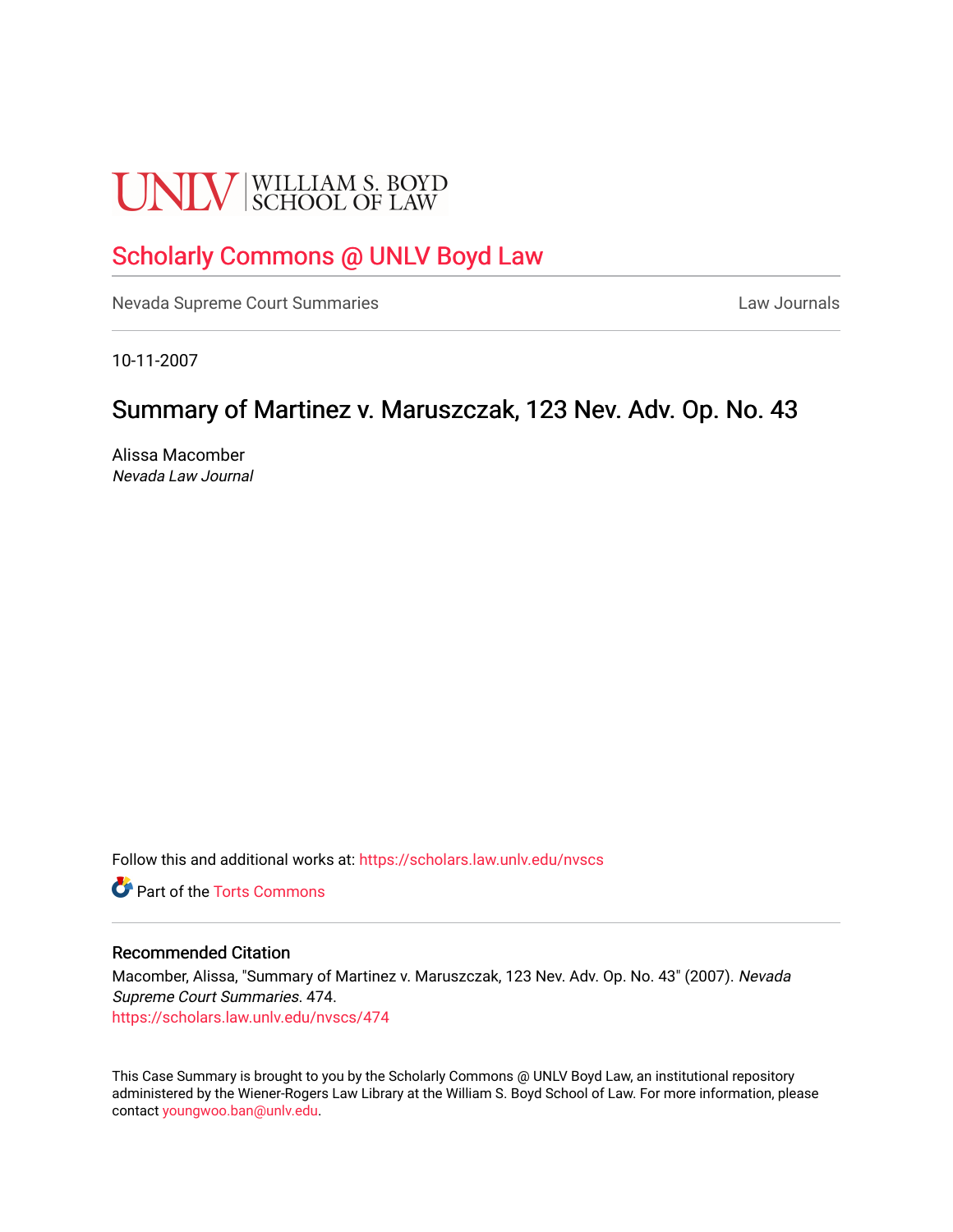## *Martinez v. Maruszczak***, 123 Nev. Adv. Op. No. 43 (October 11, 2007)[1](#page-1-0)**

## **TORT LAW – STATE EMPLOYEE SOVEREIGN IMMUNITY**

#### **Summary**

Appeal from a declaratory judgment in a medical malpractice case.

#### **Disposition/Outcome**

The Nevada Supreme Court reversed the district court's declaratory judgment against Dr. Martinez.

#### **Factual and Procedural History**

Robert Maruszczak died of accidental injuries at University Medical Center ("UMC") in Las Vegas while under the care of appellant, John Martinez, M.D. Dr. Martinez was a contract employee of the University of Nevada, School of Medicine ("UNSOM"). As a condition of his employment with UNSOM, Dr. Martinez agreed to join UNSOM's nonprofit medical practice plan entity, University of Nevada, School of Medicine Multispecialty Group Practice, Inc. ("MedAssociates").

MedAssociates coordinates and performs administrative services for its member physicians. MedAssociates not only manages the employment of its support staff, but also the employment of MedAssociates' member physicians and nurse practitioners. According to Dr. Martinez's agreement with MedAssociates, he could not provide private patient care outside the scope of his services with MedAssociates without the written approval of his direct supervisor, the UNSOM department chairman.

 Mr. Maruszczak's heirs and his estate filed wrongful death claims for medical malpractice against Dr. Martinez. At trial, by stipulation, the district court converted the matter to an action for declaratory relief. The district court then resolved questions of whether and the extent to which Dr. Martinez was immunized from liability under NRS Chapter 41, which sets forth the conditions under which the State of Nevada waives sovereign immunity for itself, its political subdivisions and agencies, certain contractors, and public employees.

The district court ultimately issued a judgment declaring that Dr. Martinez was not entitled to the benefits of sovereign immunity. In particular, the court concluded (1) that Dr. Martinez's treatment of Mr. Maruszczak was a nongovernmental function performed on behalf of MedAssociates, a revenue-generating entity separate from UNSOM; and (2) that, regardless, "proprietary" activities of government, such as the practice of medicine, do not enjoy sovereign immunity protections, qualified or otherwise, as a matter of law.

Dr. Martinez appealed.

 $\overline{a}$ 

<span id="page-1-0"></span><sup>&</sup>lt;sup>1</sup> By Alissa Macomber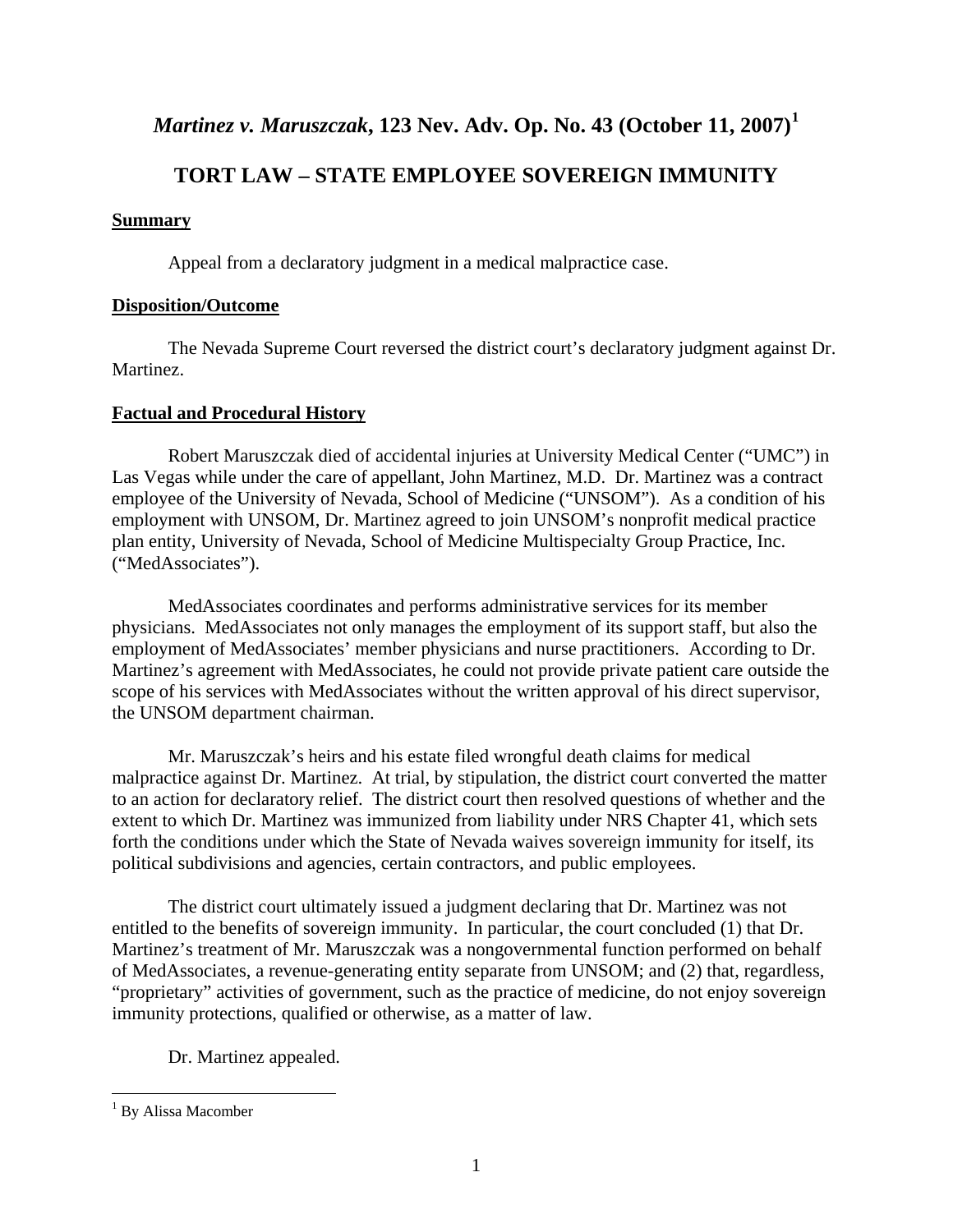#### **Discussion**

 In NRS Chapter 41, the Nevada Legislature has, with some exceptions, waived Nevada's sovereign immunity from liability.<sup>[2](#page-2-0)</sup> Under this waiver, the State's liability for damages in tort actions is limited to \$50,000 per claim.<sup>[3](#page-2-1)</sup> One exception to the general waiver of immunity is set forth in NRS 41.032(2), which provides that the State and its employees are immune from liability for actions stemming from the exercise of discretionary functions or the performance of discretionary duties.

Dr. Martinez claims that, as a public employee performing discretionary functions in treating Mr. Maruszczak, within the scope of his public duties, he is completely immune from the estate's suit. Absent immunity, Dr. Martinez claims that his liability for damages is "capped" under NRS 41.035(1) at \$50,000.

 The estate asserts that the practice of medicine is not a governmental function protected by notions of sovereign immunity and that, in any event, Dr. Martinez was not a state employee because of his affiliation with MedAssociates and therefore is not entitled to sovereign immunity protection or the statutory damages cap. In the alternative, the estate argues that the capped damages for negligently performed public endeavors that compete with the private sector violates constitutional notions of due process and equal protection.

#### The Practice of Medicine is a Governmental Function

 The estate argues that medical treatment is governed by distinct obligations discrete to the doctor-patient relationship and that governmental immunity does not apply. The estate seeks the Court to embrace a line of cases represented by *Keenan v. Plouffe*, [4](#page-2-2) in which the Georgia Supreme Court determined that a state-employed physician was not entitled to official immunity because he was not acting in the course of his "official duties" in his treatment of a patient. The *Keenan* court concluded that the physician's obligations to his patient were independent of his official state duties,<sup>[5](#page-2-3)</sup> and that the physician was subject to the common-law duty to treat his patient with reasonable care and skill.<sup>[6](#page-2-4)</sup>

The line of cases represented by *Keenan*, [7](#page-2-5) does not comport with the public policy behind Nevada's statutory qualified immunity, and these cases are not persuasive for six reasons. The six reasons are as follows:

(1) NRS Chapter 41 applies to all state employees, and concluding that employees of our state-funded universities are not entitled to immunity from tort liability would be contrary to the statutory scheme's purpose;

 $\overline{a}$ 

<span id="page-2-0"></span><sup>&</sup>lt;sup>2</sup> Nev. Rev. Stat. § 41.031 (2000).<br><sup>3</sup> Nev. Rev. Stat. § 41.035 (2000).

<span id="page-2-1"></span>NEV. REV. STAT. § 41.035 (2000); *see also* County of Clark v. Upchurch, 961 P.2d 754, 761 (1998). 4

<span id="page-2-2"></span><sup>&</sup>lt;sup>4</sup> 482 S.E.2d 253 (Ga. 1997).

<span id="page-2-3"></span><sup>5</sup> *Id.*; *see also* Kiersch v. Ogena, 595 N.E.2d 296, 701 (Ill. App. Ct. 1992). 6 *Keenan*, 482 S.E.2d at 257. 7 *Keenan*, 482 S.E.2d 253.

<span id="page-2-4"></span>

<span id="page-2-5"></span>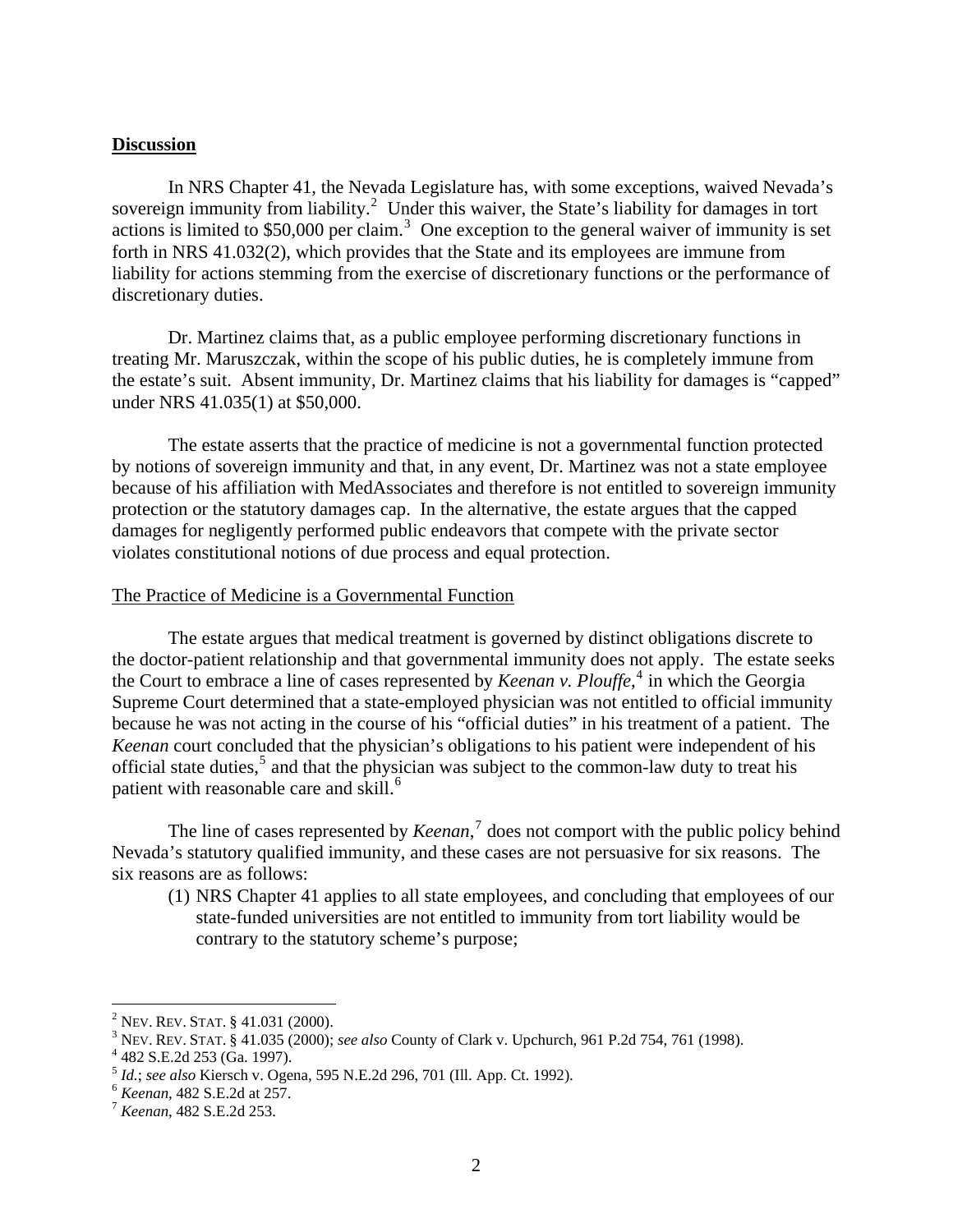- (2) the need to ensure that publicly employed persons adhere to minimum standards of care is not limited to the medical profession;
- (3) stripping state-employed physicians of their qualified immunity will not somehow ensure that they will exercise appropriate care in the treatment of their patients;
- (4) there is no showing that publicly employed physicians are, as a group, substandard professional operatives;
- (5) the fact that state-employed physicians may treat private paying patients does not undermine the need for public hospitals to generate income to offset the costs of providing large-scale indigent medical care; and
- (6) the Court's adoption of the *Keenan* approach would mark a return to a standard for governmental immunity—the governmental-proprietary distinction—that the Court long ago rejected.

Therefore, government doctors fall within the scope of NRS Chapter 41's provisions. The Court turns it attention to the scope of Chapter 41's immunity protections by analyzing (1) whether the actor in question was a state employee or agent, and, if so,  $(2)$  whether the employee's acts fall within a statutory exception to the general waiver of sovereign immunity.<sup>[8](#page-3-0)</sup>

#### Dr. Martinez is a State Employee

 The estate contends that Dr. Martinez does not enjoy sovereign immunity as state employee because he acted on behalf of MedAssociates, rather than UNSOM when he treated Mr. Maruszczak. However, because Dr. Martinez was a paid employee of a state agency, UNSOM, he was a state employee. In *Gallegos v. S. Nev. Mem'l*,<sup>[9](#page-3-1)</sup> the Nevada District Court held the liability cap under NRS 41.035 extended to any hospital employee who participated in the plaintiffs' treatment.

Like the doctors eligible for partial immunity in *Gallegos*,<sup>[10](#page-3-2)</sup> Dr. Martinez is a state employee for purposes of NRS Chapter 41 when he treated Mr. Maruszczak. His participation in UNSOM's clinical administrative component, MedAssociates, was a condition of his state employment; he could not provide medical services outside of his scope of services with MedAssociates without written approval from his department chairman at UNSOM; and, while MedAssociates managed the employment of its support staff, UNSOM managed the employment of MedAssociates' member physicians and nurse practitioners. Indeed, UNSOM was responsible for compensating Dr. Martinez and for conferring other employment benefits.

Therefore, the district court's determination that Dr. Martinez was not a state employee entitled to the protections of sovereign immunity is reversed. The Court turns it attention to whether Dr. Martinez's acts fall within the discretionary-function exception to the state's waiver of sovereign immunity.

1

<span id="page-3-0"></span><sup>8</sup> *See* NEV. REV. STAT. §§ 41.032 - .03365 (2000). <sup>9</sup>

 <sup>575</sup> F. Supp. 824 (D. Nev. 1983).

<span id="page-3-2"></span><span id="page-3-1"></span> $^{10}$   $ld.$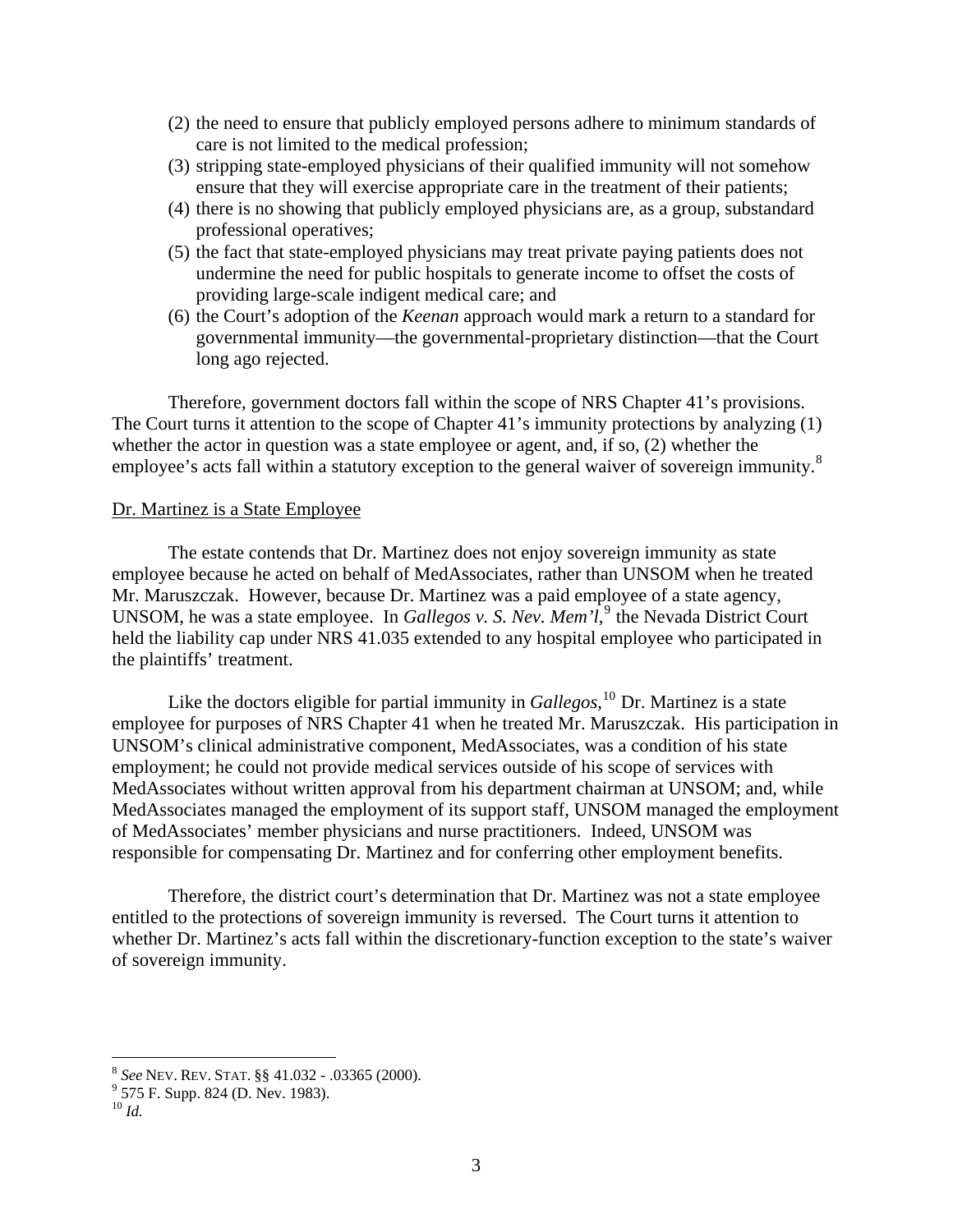#### Dr. Martinez's Acts Do Not Fall Within the Discretionary-Function Exception

 NRS 41.032(2) provides complete immunity from claims based on a state employee's exercise or performance of a discretionary function or duty. The Nevada Supreme Court has created two separate tests for determining whether the discretionary-function exception applies, which result in inconsistent conclusions.

 Under the first test, the planning-versus-operational test, immunity was available to protect policy decisions, made at the planning level of a project or government endeavor; however, decisions made in the course of operating the project or endeavor were deemed operational and not immune.<sup>[11](#page-4-0)</sup>

 Under the second test, the discretionary-versus-ministerial test, an officer's decisions or acts were immune if they were made using personal deliberation, decision, or judgment; however, ministerial decisions "amounting only to obedience to orders, or the performance of a duty in which the officer is left not choice of his own," were not immune.<sup>[12](#page-4-1)</sup>

 Because NRS 41.032(2) mirrors the Federal Tort Claims Act ("FTCA"), the Court looks to federal decisions to aid in formulating a workable test for analyzing claims of immunity under NRS 41.032(2).<sup>[13](#page-4-2)</sup> The United States Supreme Court set forth a two-part test in *Berkovitz v*. U.S.,<sup>[14](#page-4-3)</sup> and *U.S. v. Gaubert*,<sup>[15](#page-4-4)</sup> called the *Berkovitz-Gaubert* test. Under this test, the discretionary-act immunity applies if the decision (1) involves an element of individual judgment or choice,  $^{16}$  $^{16}$  $^{16}$  and (2) is based on considerations of social, economic, or political policy.<sup>[17](#page-4-6)</sup> The Court adopts this test and further clarifies that decisions at all levels of government, including frequent or routine decisions, may be protected by discretionary-act immunity, if the decisions require analysis of governmental policy concerns.

 Under the *Berkovitz-Gaubert* test, Dr. Martinez is not entitled to discretionary-function immunity. While a physician's diagnostic and treatment decisions involve judgment and choice, thus satisfying the tests first criterion, those decisions generally do not include policy considerations, as required by the test's second criterion.<sup>[18](#page-4-7)</sup> Dr. Martinez did not engage in policy-making decisions in his treatment of Mr. Maruszczak and is therefore not entitled to immunity from suit under NRS  $41.032(2)$ .<sup>[19](#page-4-8)</sup>

 $\overline{a}$ 

<span id="page-4-0"></span> $11$  State v. Silva, 478 P.2d 591, 593 (Nev. 1970).

<span id="page-4-1"></span><sup>&</sup>lt;sup>12</sup> Ortega v. Reyna, 953 P.2d 18, 23 (Nev. 1998); Maturi v. Las Vegas Metro. Police Dep't, 871 P.2d 932, 934 (Nev. 1994); Parker v. Mineral County, 729 P.2d 491, 493 (Nev. 1986).

<span id="page-4-2"></span><sup>13</sup> *See* 28 U.S.C. § 2680(a) (2000); *see also* Scott v. Dep't of Commerce, 763 P.2d 341, 343 (1988); Harrigan v. City of Reno, 475 P.2d 94, 95 (Nev. 1970); State v. Webster, 504 P.2d 1316, 1319 (Nev. 1972).

<span id="page-4-3"></span><sup>&</sup>lt;sup>14</sup> 486 U.S. 531, 536-37 (1988).

<span id="page-4-4"></span><sup>&</sup>lt;sup>15</sup> 499 U.S. 315, 322 (1991).<br><sup>16</sup> Berkovitz, 486 U.S. at 536.

<span id="page-4-7"></span><span id="page-4-6"></span><span id="page-4-5"></span><sup>&</sup>lt;sup>17</sup> *Gaubert*, 499 U.S. 315, 322-23, 325 (1991).<br><sup>18</sup> *See* Sigman v. U.S., 217 F.3d 785, 795 (9th Cir. 2000); Fang v. U.S., 140 F.3d 1238, 1241-42 (9th Cir. 1998); Tarasoff v. Regents of Univ. of Cal., 551 P.2d 334, 350 (Cal. 1976); Terwilliger v. Hennepin County, 561 N.W.2d 909, 913 (Minn. 1997).

<span id="page-4-8"></span><sup>19</sup> *See, e.g.*, Lather v. Beadle County, 879 F.2d 365, 367 (8th Cir. 1989); Collazo v. U.S., 850 F.2d 1, 2 (1st Cir. 1988); *see also* Goodman v. City of Le Claire, 587 N.W.2d 232, 238 (Iowa 1998).